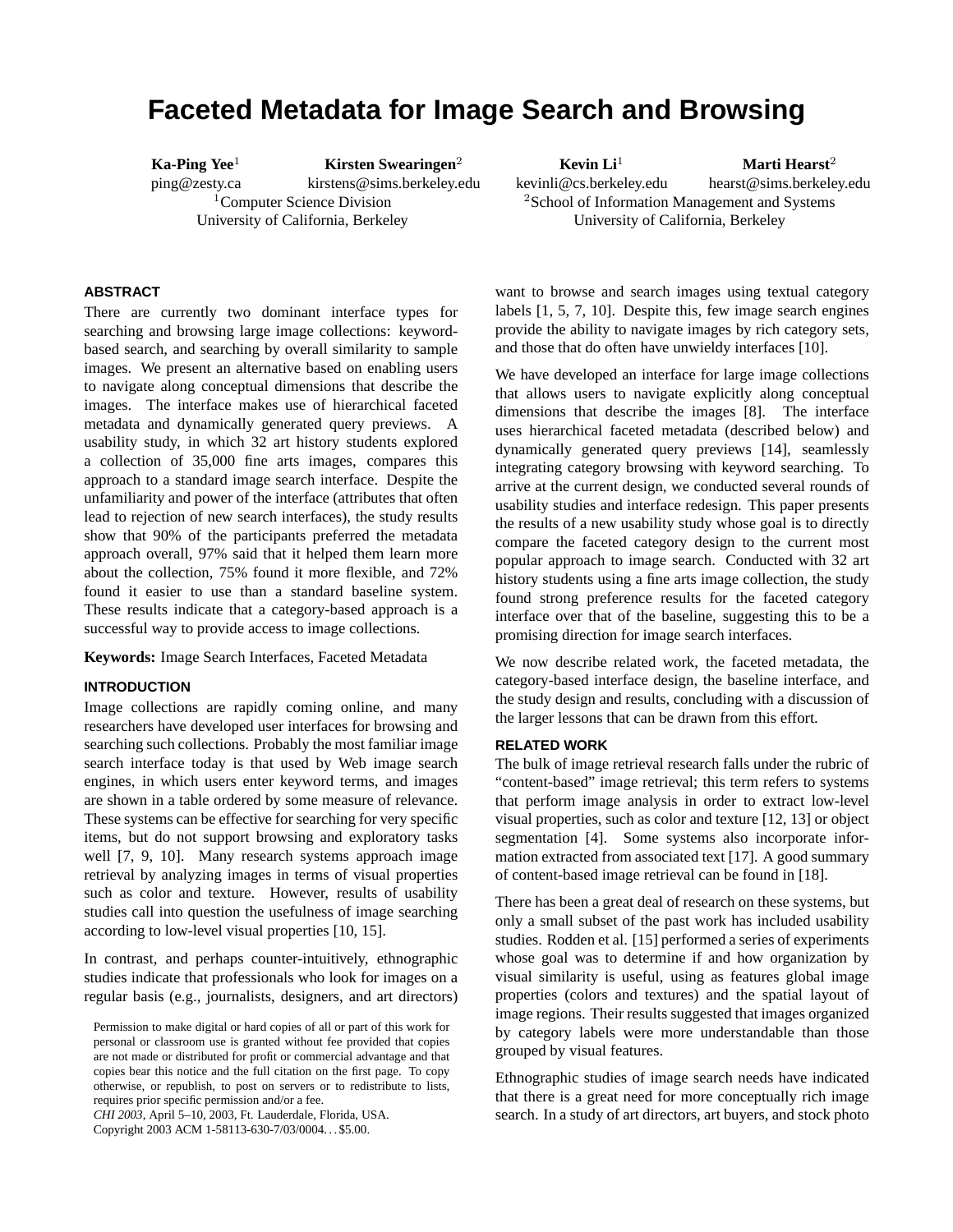researchers [7], Garber & Grunes found that the search for appropriate images is an iterative process: after specifying and weighting criteria, searchers view retrieved images, then add criteria, add restrictions, change criteria, or redefine the search. The concept often starts out loosely defined and becomes more refined as the process continues.

Markkula and Sormunen [10] reported on a field study of journalists and newspaper editors choosing photos from a digital archive in order to illustrate newspaper articles. Journalists stressed the need for browsing, and considered searching for photos of specific objects to be a "trivial task". Selection of search keys for general topics was considered difficult; journalists emphasized the need for photos dealing with places, types of objects, and themes. The journalists had access to an "advanced search" interface that allowed them to search on many different features at once, but its format, which consisted of about 40 entry forms and dropdown boxes, was seen as too complex, and was rarely used. Thus, although they had the desire to do searches on multiple categories, the interface discouraged them from doing so.

A query study also supports the notion that users want to search for images according to combinations of topical categories. Armitage and Enser [1] analyzed a set of 1,749 queries submitted to 7 image and film libraries. They classified the queries into a 3-by-4 facet matrix; for example, *Rio Carnivals* fell under *Geographic Location* and *Kind of Event*. They did not summarize how many queries contain multiple facets, but showed a set of 45 selected queries, to which they assigned an average of 1.9 facets per query.

The system proposed by Garber & Grunes [7] is the interface most similar to our approach. The interface operated in two modes: (i) showing metadata associated with a target image, and presenting images in an order reflecting the number of categories they had in common with the target image; and (ii) allowing the user to select a set of category labels, and showing sample images for similar categories (e.g., showing images labeled *New England*, *Africa*, and *Egypt* when the category label *Florida* is selected). Hierarchy information was not shown, and no information was provided about how many images are available in each category. Focus groups observing the demonstration were very enthusiastic about it, but no followup work appears to have been done.

# **METADATA**

Here we define and illustrate the notion of faceted metadata.

# **Faceted Metadata**

Content-oriented category metadata has become more prevalent in the last few years. Many individual collections already have rich metadata assigned to their contents; for example, biomedical journal articles typically have a dozen or more content attributes attached to them. Metadata for organizing collections can be classified along several dimensions:

• The metadata may be *faceted*, that is, composed of orthogonal sets of categories. For example, in the

domain of fine arts images, possible facets might be themes (military, religious, etc.), artist names, time periods, media (etching, woodblock, ceramic, etc.), geographical locations, and so on.

- The metadata (or an individual facet) may be *flat* ("by Pablo Picasso") or *hierarchical* ("located in Vienna > Austria  $>$  Europe").
- The metadata (or an individual facet) may be *singlevalued* or *multi-valued*. That is, the data may allow at most one value to be assigned to an item ("measures 36 cm tall") or it may allow multiple values to be assigned to an item ("uses oil paint, ink, and watercolor").

There are a number of challenges associated with metadata, including choosing the most appropriate descriptors for a given collection and assigning metadata descriptors to items that do not have any metadata assigned. Researchers are investigating these problems (e.g., [17]), but there are in fact many existing, important collections whose contents already have hierarchical metadata assigned.

#### **Collection Preparation**

The collection under study consisted of approximately 35,000 images out of the more than 82,000 images in the Thinker collection of the Fine Arts Museum of San Francisco (metadata was available only for a subset of images). This collection contained standard arts metadata facets, including artist names, types of media, and dates, but had little in the way of content-based metadata. That is, it lacked metadata categories that describe the appearance of items or the images depicted in them, as in the case of paintings. However, many of the images did have sentential or phrasal descriptions of their contents. For example:

- *A man riding in cart drawn by two horses.*
- *Soup can, not in traditional colors: i.e. green lid, purple and orange lettering, etc.; Campbell's condensed tomato soup in purple, aqua and orange on purple background.*

We developed an algorithm to semi-automatically convert these descriptions into a set of metadata categories assumed to be useful for students and scholars of art history. This was done by comparing the words in the descriptions to their higher-level category labels in WordNet [6], and retaining a subset of the most frequently occuring categories. Some categories tended to correspond to highly ambiguous terms (e.g., "arm", "head" and other body part terms) and so were discarded. Other ambiguous words (such as "punt") only had one sense in the collection and so could be retained. Although some labels were incorrectly assigned, this algorithm worked surprisingly well. We did not directly ask our usability study participants about whether they trusted the metadata categories, but most independently volunteered comments. The majority of participants expressed pleasure at seeing content descriptors in addition to the traditional descriptors of who, what, and where. However, about onequarter of the participants commented on a confusing or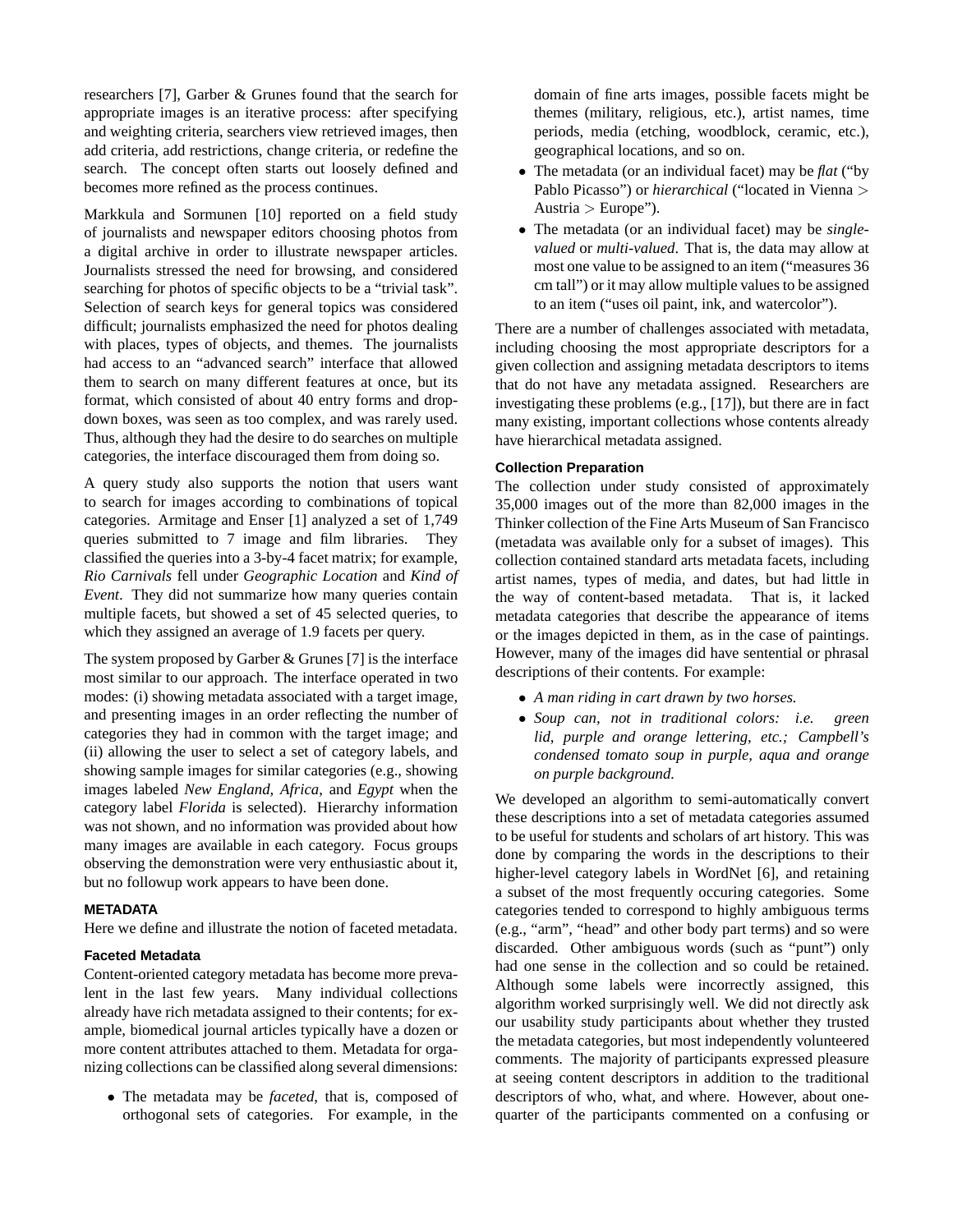| Flamenco                                                                                                                                  |                                                                                                                             |                                                                                                                                                      |                                                                                                                                    |  |
|-------------------------------------------------------------------------------------------------------------------------------------------|-----------------------------------------------------------------------------------------------------------------------------|------------------------------------------------------------------------------------------------------------------------------------------------------|------------------------------------------------------------------------------------------------------------------------------------|--|
| Search                                                                                                                                    |                                                                                                                             |                                                                                                                                                      |                                                                                                                                    |  |
| Media                                                                                                                                     |                                                                                                                             | Nature                                                                                                                                               |                                                                                                                                    |  |
| aquatint (2025)<br>basketry (44)<br>book (666)<br>ceramic (1008)<br>costume (660)<br>decorative box (163)<br>domestic object (176)        | drawing (2624)<br>divpoint(2143)<br>etching (9507)<br>fumishing (127)<br>class(651)<br>more                                 | animal material (515)<br>birds (1437)<br>bodies of water (3604)<br>creatures (801)<br>fish(219)<br>flowers (1220)<br>geological<br>formations (2122) | heavens (2353)<br>hoofed mammals (2480)<br>invertebrates and<br>arthropods (330)<br>mammals (2116)<br>plant material (788)<br>more |  |
| Location                                                                                                                                  |                                                                                                                             | <b>Places and Spaces</b>                                                                                                                             |                                                                                                                                    |  |
| The decorachical location where the<br>artwork was created<br>$A$ ora (1320)<br>Australia (21)<br>Central America (134)<br>Europe (23331) | Middle East (78)<br>North America (11111)<br>Oceania (111)<br>Roman Empire (4)<br>South America (453)                       | bridges $(592)$<br>building parts (3088)<br>buildings (2393)<br>dwellings (1709)                                                                     | lawn $(20)$<br>open spaces (1732)<br>roads (1480)<br>workplaces (753)                                                              |  |
| Date                                                                                                                                      |                                                                                                                             | People                                                                                                                                               |                                                                                                                                    |  |
| 1 - 1000 A.D. (138)<br>12th century (3)<br>13th century (1)<br>14th century (3)<br>15th century (76)<br>16th century (1225)               | 18th century (2287)<br>19th century (7552)<br>20th - 21th century (18)<br>20th century (14295)<br>21st century (12)<br>more | aristocrats (974)<br>children (2501)<br>men (7372)                                                                                                   | occupations (715)<br>women (5906)                                                                                                  |  |
|                                                                                                                                           |                                                                                                                             | Shapes, Colors, and Materials                                                                                                                        |                                                                                                                                    |  |
| 17th century (3058)                                                                                                                       |                                                                                                                             | colors (5861)<br>decorations (1441)                                                                                                                  | paper $(457)$<br>shapes (2752)                                                                                                     |  |
| <b>Themes</b>                                                                                                                             |                                                                                                                             | fabrics (345)<br>metal (273)                                                                                                                         | visual framing (5911)                                                                                                              |  |
| military (3237)<br>mortality (591)                                                                                                        | nautical (1972)<br>religion (5107)                                                                                          | <b>Artists</b>                                                                                                                                       |                                                                                                                                    |  |

Figure 1: The opening page shows a text search box and the first level of metadata terms. Hovering over a facet name yields a tooltip (here shown below "Location") explaining the meaning of the facet.

misfiled classification; these issues did not appear to disrupt the flow of the participants' searches nor did they negatively affect their evaluation of the system. The leaf-level category labels were manually organized into hierarchical facets, using breadth and depth guidelines similar to those in [2].

# **INTERFACE DESIGN**

# **The Faceted Category Interface**

# Unifying Goals

Our design goals are to support search usability guidelines [16], while avoiding negative consequences like empty result sets or feelings of being lost. Because searching and browsing are useful for different types of tasks, our design strives to seamlessly integrate both searching and browsing functionality throughout. Results can be selected by keyword search, by pre-assigned metadata terms, or by a combination of both. Each facet is associated with a particular hue throughout the interface. Categories, query terms, and item groups in each facet are shown in lightly shaded boxes, whose colors are computed by adjusting value and saturation but maintaining the appropriate hue.

In working with a large collection of items and a large number of metadata terms, it is essential to avoid overwhelming the user with complexity. We do this by keeping results organized, by sticking to simple point-and-click interactions instead of imposing any special query syntax on the user, and by not showing any links that would lead to zero results. Every hyperlink that selects a new result set is displayed with a query preview (an indicator of the number of results to expect).

The design can be thought of as having three stages, by rough analogy to a game of chess: the opening, middle game, and endgame. The most natural progression is to proceed through the stages in order, but users are not forced to do so.



Figure 2: Middle game (items grouped by location).

## **Opening**

The primary aims of the opening are to present a broad overview of the entire collection and to allow many starting paths for exploration. The opening page (Figure 1) displays each metadata facet along with its top-level categories. This provides many navigation possibilities, while immediately familiarizing the user with the high-level information structure of the collection. The opening also provides a text box for entering keyword searches, giving the user the freedom to choose between starting by searching or browsing.

Selecting a category or entering a keyword gathers an initial result set of matching items for further refinement, and brings the user into the middle game.

## Middle Game

In the middle game (Figure 2) the result set is evaluated and manipulated, usually to narrow it down. There are three main parts of this display: the result set, which occupies most of the page; the category terms that apply to the items in the result set, which are listed along the left by facet (we refer to this category listing as The Matrix); and the current query, which is shown at the top. A search box remains available (for searching within the current result set or within the entire collection), and a link provides a way to return to the opening.

The key aim here is organization, so the design offers flexible methods of organizing the results. The items in the result set can be sorted on various fields, or they can be grouped into categories by any facet. Selecting a category both narrows the result set and organizes the result set in terms of the newly selected facet. For instance, suppose a user is currently looking at the results of selecting the category *Bridges* from the *Places* facet. If the user then selects *Europe* from the *Locations* facet, not only is the category *Europe* added to the query, but the results are organized by the subcategories of *Europe*, namely *France*, *Italy*, and so on. Generalizing or removing a category term broadens the result set. Selecting an individual item takes the user to the endgame.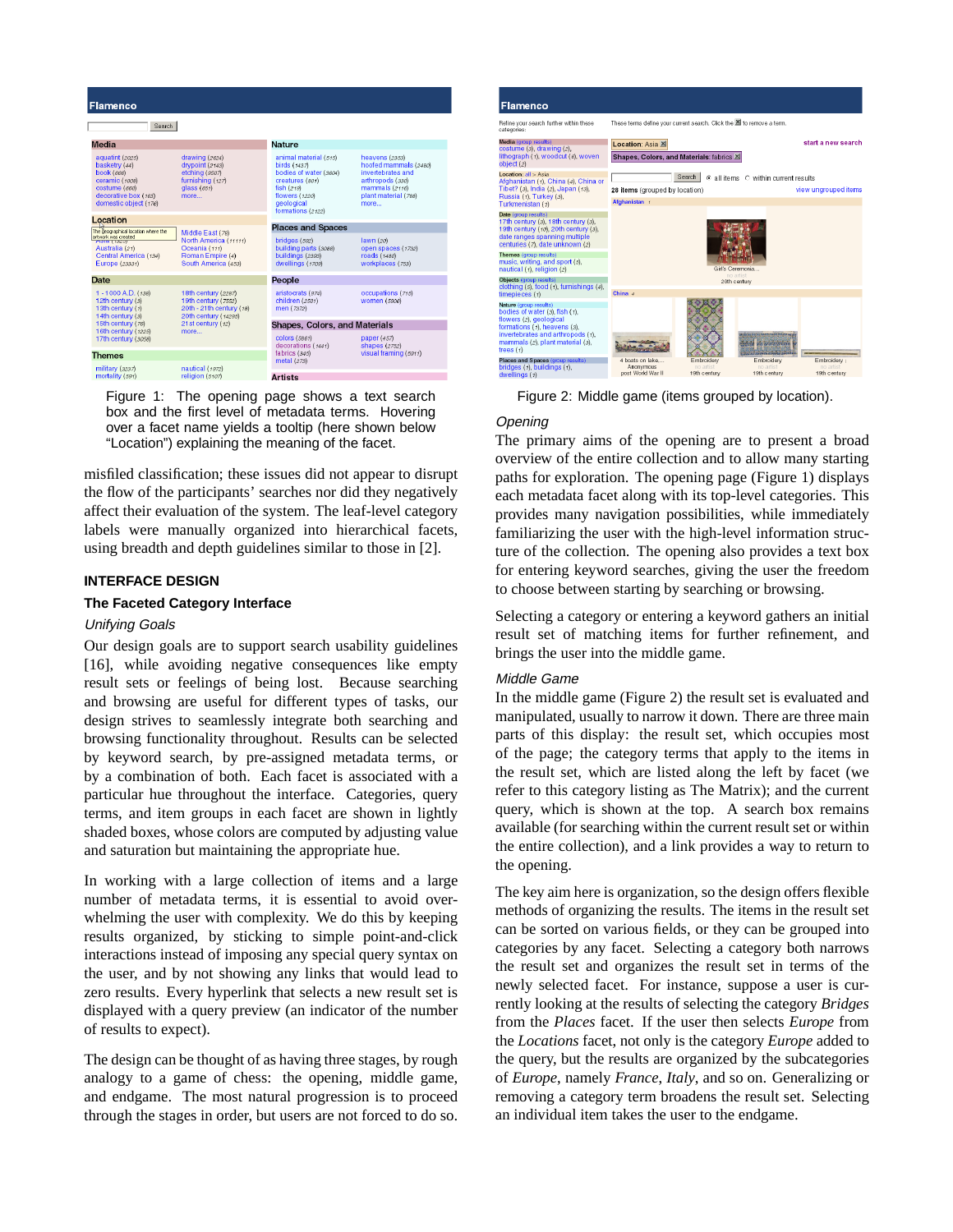

Figure 3: Endgame view of an individual item, with contextualized links for expanding the query in several conceptual directions.

## Endgame

The endgame (Figure 3) shows a single selected item in the context of the current query. Next to the item, the query terms are displayed, together with an innovative hybrid-tree layout that shows all of the metadata terms assigned to the item and their locations within their hierarchies. This layout combines a simple attribute list in the right-hand column, where the most specific assigned terms can be quickly read off, with an outline tree view in the left-hand column, where each term is situated in its context within the metadata hierarchy. Selecting a metadata term switches to a new query showing all the items associated with just that term.

This view exposes metadata terms of interest, while also making it easy to navigate *laterally* through the collection. After refining a query in the middle game, a user can head in a totally new direction by choosing an image and then expanding the search from a related category in the endgame.

#### Keyword Matching

Each item is associated with the text of all its metadata, as well as any additional collection-specific text. The result set formed by a keyword search then contains all items whose text contains the keyword. Keyword search terms can be freely intersected with metadata query terms. In response to a keyword search, an additional panel appears at the top of the middle game display. This disambiguation panel lists all the metadata terms that contain the search key, with the search key highlighted in color wherever it appears. The user can select one of these terms to replace the keyword query term with a particular metadata term, or ignore the panel and continue to browse, leaving the keyword term in their query.

#### Intermediate Listings

When a query yields too many items or subcategories to show at once, an intermediate page is shown, listing all the subcategories and suggesting that the user choose one. Subcategories are listed in columns and grouped alphabetically.

| System          | Collection       | Results   | Show  | Used          |
|-----------------|------------------|-----------|-------|---------------|
|                 |                  | Per Page  | Cats? | <b>Before</b> |
| Google          | Web images       | 20        | No    | 27            |
| AltaVista       | Web images       | 15        | No    | 8             |
| Corbis          | <b>Photos</b>    | $9 - 36$  | No    | 8             |
| Getty           | Photos, art      | $12 - 90$ | Yes   | 6             |
| MS Office       | Clip art, photos | $6 - 100$ | Yes   | NA            |
| Thinker         | Fine arts images | 10        | Yes   |               |
| <b>Baseline</b> | Fine arts images | 40        | Yes   | NA            |

Table 1: Comparison of features in popular existing image search interfaces. Show Cats? indicates whether hyperlinked categories are shown when images are selected; Used Before indicates how many study participants had previously used an interface.

#### Implementation

The system is built using Python, MySQL, and the WebWare toolkit<sup>1</sup>. All components of the interface are dynamically generated, based on the facets and facet values defined in a relational database. Query previews are generated using the SQL COUNT(\*) and GROUP BY operators to count the number of items that fall into each subcategory.

## **The Baseline Interface**

Today many users are familiar with keyword-based image search, as embodied by Web image search engines. Table 1 compares some of the features of 5 image search engines: Google Image Search, AltaVista Image Search, Corbis, GettyImages, and MS Office Clipart, in addition to The Thinker, the search engine currently available for the art history collection used in our study.

When the user selects an image for detailed viewing, three systems (Getty, MS Office, and The Thinker) show related topical category labels, hyperlinked to act as queries (e.g., showing the categories *Flowers* and *Nature* next to an image of poppies). The categories are not explicitly faceted or hierarchical, and are usually not shown in any meaningful order.

To create a fair comparison of search interfaces, we built an image search system that is representative of the best aspects of the six image search engines in Table 1. When in doubt we usually opted to make the baseline resemble Google Image Search, due to its familiarity to the user population.

The starting page for the baseline interface provides an entry form for typing in search terms, an illustrative image, a two-sentence description of the collection (mimicking the starting page of The Thinker), and some information on how to search the collection. If multiple search terms are entered in the query, they are implicitly ANDed, as this practice has become widely adopted due to Google's use of it. Only one participant (in the pre-test) asked about doing advanced Boolean queries. Adjacent words enclosed in quotation marks are treated as phrases. Stemming is not done, both because of the confusion it can cause [11], and because Google does not use it.

<sup>1</sup>www.python.org,www.mysql.com,webware.sourceforge.net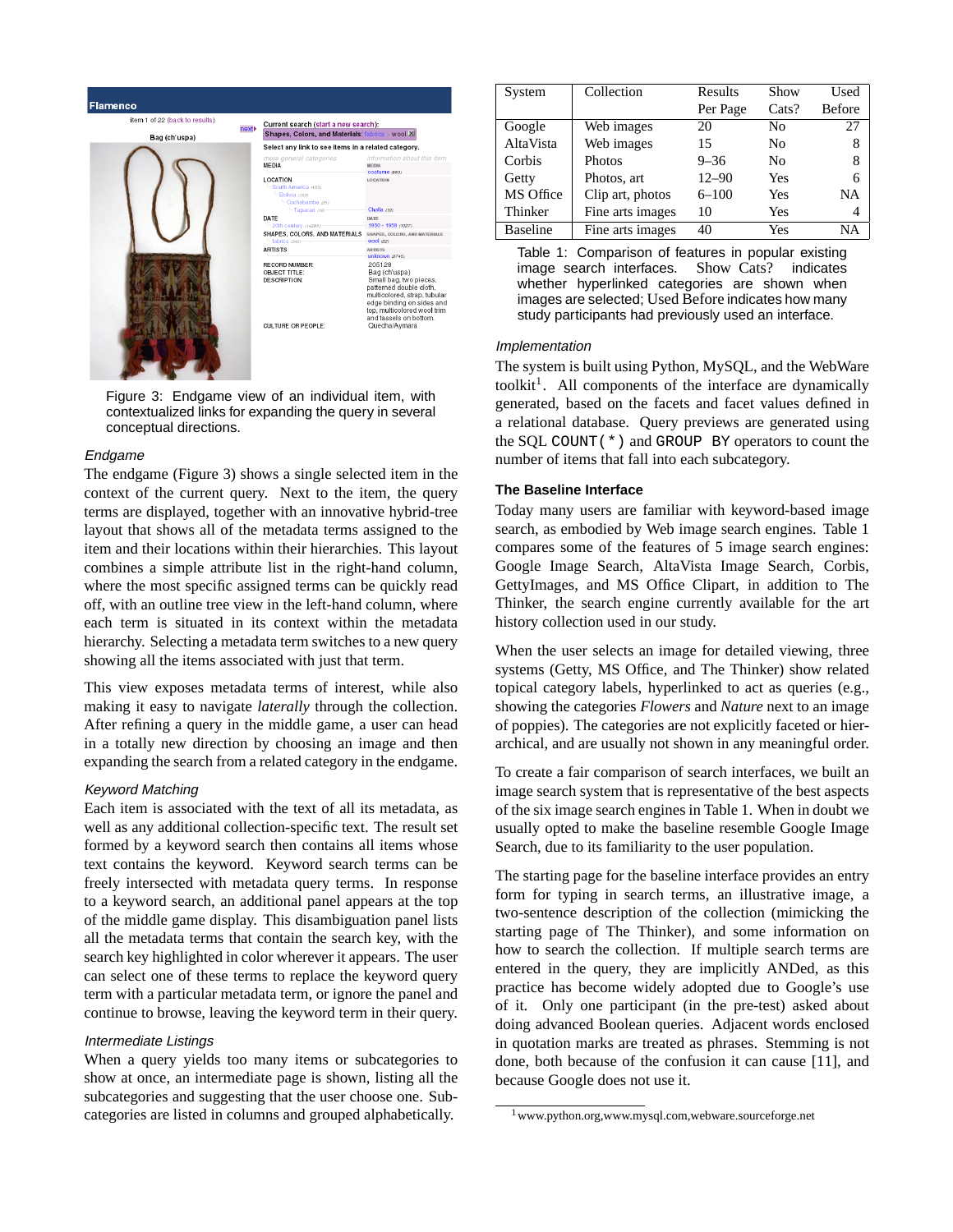After the user enters search terms, a linked list of pages of search results is shown, along with a description of how many images were found as a result of the query. The images are displayed in a table of 10 rows of 4 images each, in alphabetical order according to image title<sup>2</sup>. The user can click through a page at a time, enter a new query in the search form that appears at the top of each page (the default is to search the entire collection), or click on a particular image to see more detail.

In the detailed view, a larger version of the image is shown along with a listing of its associated metadata. In addition, the baseline has a feature that makes it more powerful than the other keyword search systems. It shows a hyperlinked list of category labels that translate into queries on the corresponding category label in the faceted category interface. For example, if an image has been assigned the category label *Bridge* in the faceted category interface, the detailed view of that image in the baseline interface also includes a hyperlink to a query that retrieves all items in the *Bridge* category. The categories are shown in alphabetical order, but no preview is shown of the number of items in the category. Thus, here the baseline interface departs from the Google design in order to incorporate functionality roughly equivalent to the category views provided by the other systems in Table 1.

Since the baseline interface does not need to compute query previews, it is much faster than the faceted category interface. Using our records of actual queries performed during the studies described below, we measured the average processing time for the category interface to be an order of magnitude longer than that of the baseline interface.

# **Prior Work**

To develop the target interface, we followed standard interface design practice. Beginning with the domain of architectural design, we did an ethnographic study of how architects search for and use images as inspiration for design [5]. This was followed by a cycle of low-fidelity prototyping, informal usability testing, and redesign. After this, we conducted two rounds of development and two usability studies. These studies were useful for answering questions about various design features, and determining whether users would respond well to navigation of multiple simultaneous hierarchical facets. However, up to this point we had not compared the design to a more standard baseline, to determine if this richer method of search would be preferred and more effective over a more standard interface. Hence this paper presents the results of a new study to answer the question: is this design better than the current state of the art in image search interfaces?

# **USABILITY STUDY**

## **Participants**

Working with participants who are interested in the collection in question has been found to be especially important in search usability studies [3]; this has been our experience as well. We chose to use a fine arts collection for this study because it was possible to recruit art history students and people who have recently taken art courses as the study participants. Data from 32 participants was used in the analysis. (A pre-test was conducted on three participants and data for two outliers was discarded.) The participants were all regular users of the Internet, searching for information either every day or a few times a week. They searched for images online less frequently, with the majority searching for images less than once per week. Table 1 summarizes their familiarity with various image search systems; four people had previously used the Fine Arts image collection with its official Web interface, The Thinker.

# **Apparatus**

Participants received a \$15 gift certificate for participating in a session that lasted about 1.5 hours. We tested all the participants in a lab setting, using Internet Explorer 6 on Windows 2000 workstations with 21-inch monitors set at 1280 by 1024 pixels in 24-bit color. Data was recorded with multiple methods: (a) server logs, (b) behavioral logs (timestamped observations), and (c) paper surveys after each task, each interface, and at the end of the session. One or two experienced usability analysts conducted the sessions; when two were available, one analyst took written notes while the other facilitated the session. We collated data from all the sources to create a complete record of each test session.

# **Design and Procedure**

The study used a within-subjects design. Each participant used both the faceted category interface (henceforth FC) and the baseline interface; each interface was the starting view for half the participants. The interfaces were assigned neutral names ("Denali" for FC and "Shasta" for Baseline).

In earlier studies we walked participants through the features of the experimental interfaces. By contrast, and to better mimic the situation that occurs in practice, in this study participants were not introduced to the features nor told anything in advance about the systems other than that they both accessed the same collection of 35,000 fine arts images. We did inform participants that keyword searching was available in both interfaces and briefly explained the text search syntax (the use of quotation marks to delimit phrases).

Throughout the study, subjective ratings were reported on a 9-point Likert scale, with 1 meaning "strongly disagree", 9 meaning "strongly agree", and 5 meaning "neutral". Because we have found that participants tend to be generally positive about the current interface, we adopted a wide range in order to have a more sensitive testing instrument.

 $^2\mathrm{It}$  is difficult to determine the ranking algorithm used by the Web search engines; presumably it is a function of the match of the query terms to the words near the images where they are found. The other systems do not seem to have a ranking function; three systems allow grouping according to broad categorical features such as color vs. black-and-white or media type.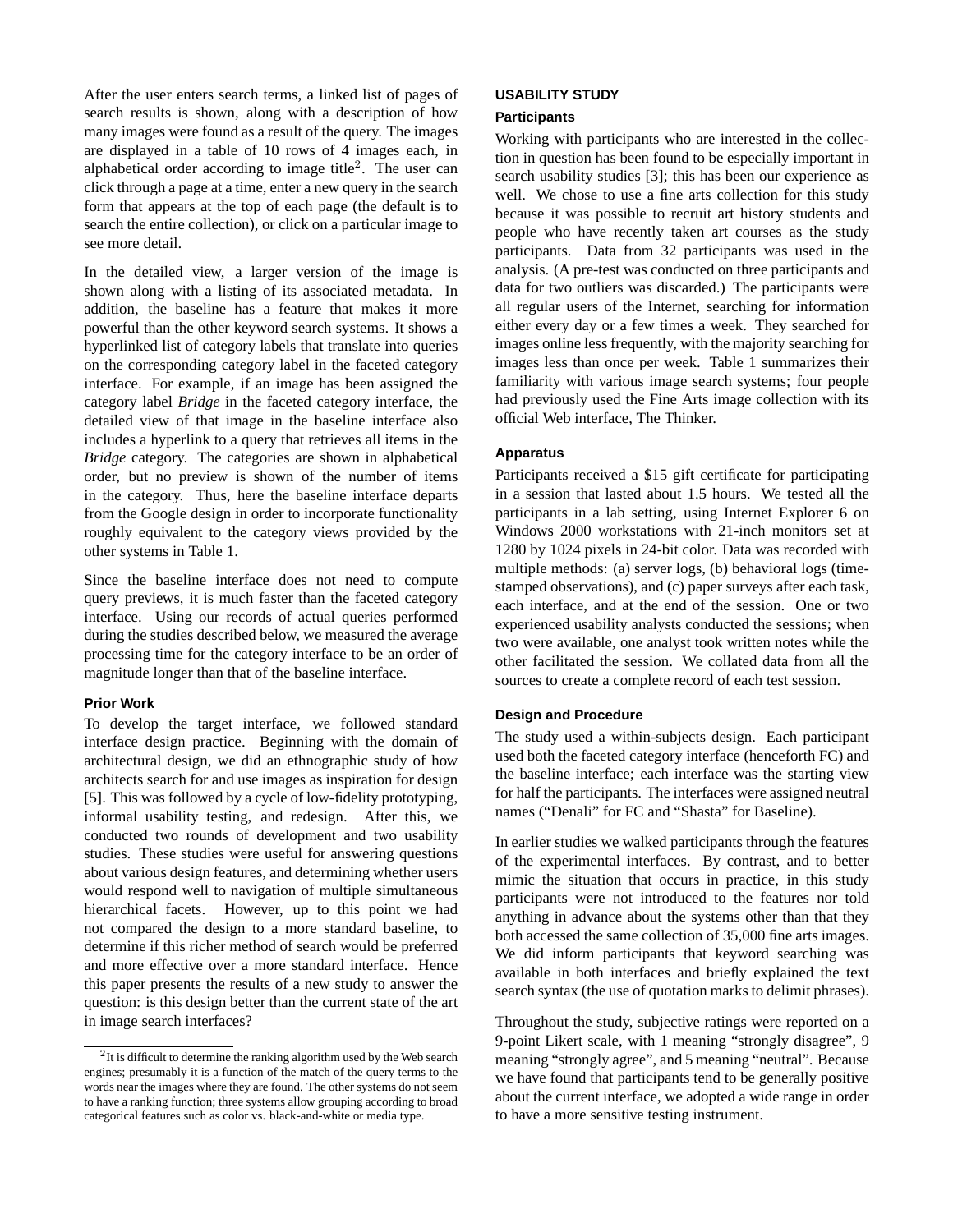# **Tasks**

The tasks were designed to reflect the contents of the collection and the art history background of the students. Participants completed four tasks on each interface, two structured and two unstructured:

- 1. (3 min, unstructured). Search for images of interest.
- 2. (11-14 min, structured). Gather materials for an art history essay on a given topic. Complete 4 subtasks, ranging from very specific to more open ended, e.g.: (i) Find all woodcuts created in the United States; (ii) choose the decade for which the collection seems to have the most images of U.S. woodcuts; (iii) select one of the artists who worked during this period and show all of his or her woodcuts; (iv) choose one of the subjects depicted in these works and find another U.S. woodcut artist who has treated the same subject in a different way.
- 3. (10 min, structured). Compare related images in order to write an essay, e.g.: Find images by artists from two different countries that depict conflict between peoples.
- 4. (5 min, unstructured). Search for images of interest.

Task 2 used metadata categories clearly visible in the start page and matrix of FC. However, we carefully framed the wording of Task 3 so as not to reflect the wording of a particular facet. Each of Tasks 2 and 3 had two versions; study design was balanced in terms of which queries were assigned to each interface. At the end of the session, we asked participants whether they felt the structured queries were equally difficult; 30 out of 32 stated that they were equivalent. As a double-check, we looked at the difficulty ratings in the post-task questionnaires for the different tasks; we found no significant differences between the two task sets (both  $t$ 's  $<$  1.7, both  $p$ 's  $>$  0.05).

#### **Results**

It is difficult to evaluate browsing tasks, since there are no correct answers and since the goal is not necessarily to minimize time used. Thus the tasks and measures were designed to test the following hypotheses about FC:

- 1. Participants will experience greater search satisfaction and success in FC than in the Baseline, feel greater confidence in the results, produce higher levels of recall, and encounter fewer dead ends.
- 2. Overall, FC will be perceived to be more useful and flexible than the Baseline.
- 3. Using FC, participants will feel more familiar with the contents of a collection.
- 4. Participants will use FC to perform multiple-facet queries during their self-directed searches.

# Task Satisfaction and Success

After each structured task, participants completed a short questionnaire. Using FC, participants felt significantly more confident that they had found all of the relevant images in

the collection (Task 2:  $t(62) = 2.18, p < .05$ , Task 3:  $t(62) = 2.03$ ,  $p < .05$ ) and significantly more satisfied with the results (Task 2:  $t(62) = 3.78, p < .001$ , Task 3:  $t(62) = 2.03$ ,  $p < .05$ ) than when they used Baseline (thus supporting hypothesis 1).

We evaluated participant success in retrieving all the relevant images for part (a) of Task 2, which was to find all woodcuts created in the United States or all aquatints created in France. In Baseline, 57% of the participants conducting the aquatints task retrieved all the relevant results; in FC, 81% of the participants were successful. For the woodcuts task, 21% of those using Baseline and 77% using FC managed to retrieve all the relevant images (thus supporting hypothesis 1). The differences were caused in part by the Baseline users not querying both singular and plural forms of words.

Participants indicated that they more often found themselves at a dead-end or empty results when using Baseline; this difference was not significant (Task 2:  $t(62) = 1.41$ ,  $p =$ .163, Task 3:  $t(62) = .499$ ,  $p = .619$ ). However, during the structured tasks participants actually did receive empty results in Baseline 82 times, while in FC, they received empty results only 26 times (thus supporting hypothesis 1).

For search success, we also looked at how many items users opted to bookmark in each system and the usefulness ratings (on a scale from 1 to 10) for those items. In Baseline, participants rated 266 items with an average rating of 8.1; in FC, participants rated 215 items with an average rating of 7.9. In Baseline, participants may have been able to rate more items because the processing speed was so much faster than in FC. The differences in item ratings were not significant ( $t(481) = 1.12, p = .26$ ).

As indicated above, all tasks were assigned time limits, but participants were allowed 3 extra minutes on Task 2 when using FC because of its slower response time.<sup>3</sup> Participants could complete a task before the time limit had expired. We did not encourage participants to rush through the searches; instead, we asked them to search as they normally would.

Participants spent an average of 9 min 30 s on Task 2 using Baseline; in FC, the time spent on this task averaged 12 min 6 s. For Task 3, participants spent 7 min 45 s in Baseline and about 9 min in FC. These differences were significant (both  $p's < .05$ ), but may be caused by the slower processing time, and the fact that system errors occurred during 5 of the 32 sessions with FC; restarting the system added time to the tasks. Thus FC did not result in faster usage times; however, we had not hypothesized that it would, given that success in browsing tasks is not reflected by faster completion times.

## Post-Test Interface Comparison

In the post-interface assessment, much stronger differences emerged. Immediately after completing the fourth task on

<sup>3</sup>For Task 2, the average processing time per step was 0.3 s for Baseline, but 3.7 s for FC. For Task 3, this was 0.37 s for Baseline, but 4.3 s for FC.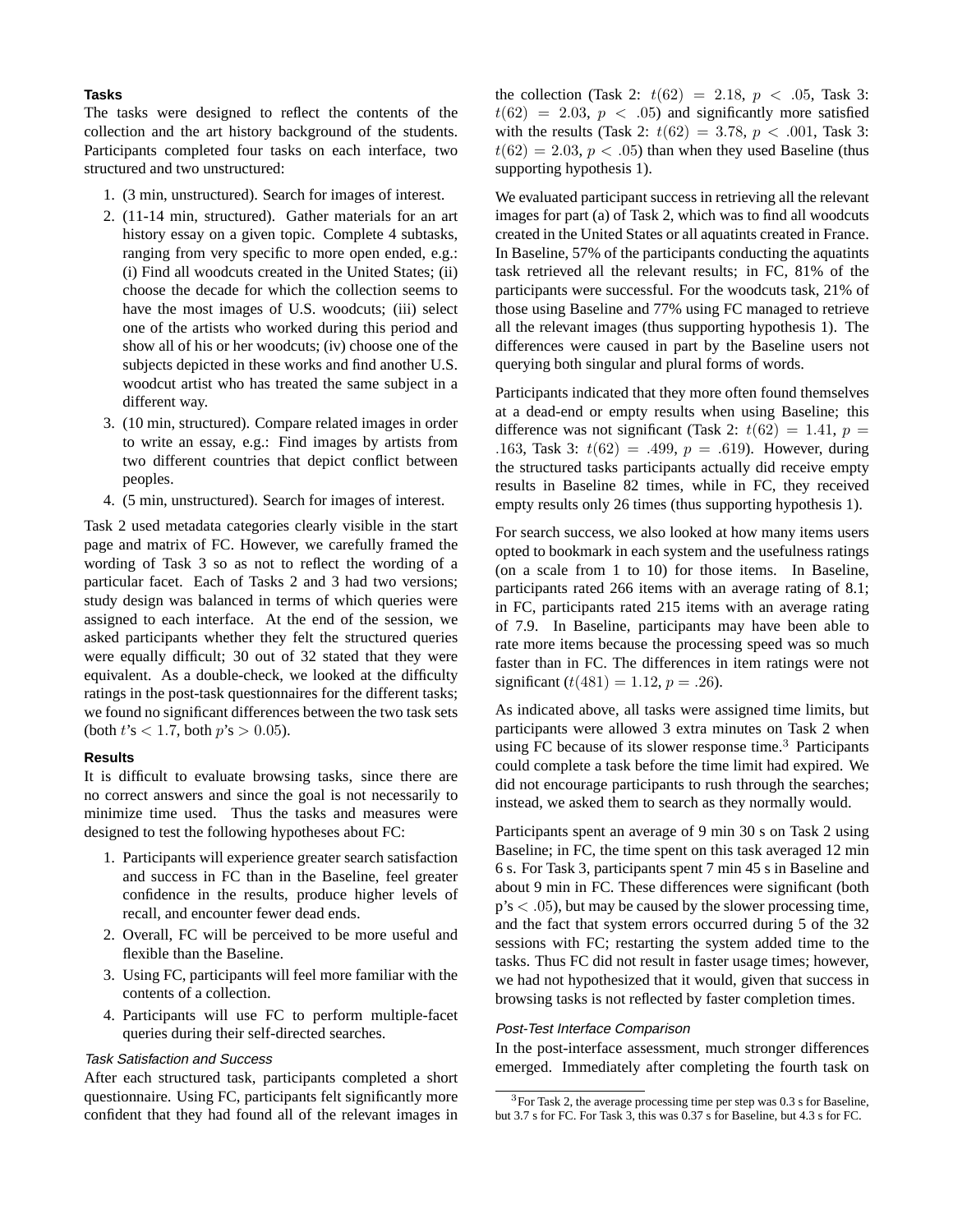#### **Adjectives to Describe Interfaces**



Figure 4: Post-interface assessments. All results were statistically significant at  $p < .001$  except "simple" and "overwhelming"; "tedious" was significant at  $p < .05$ .

an interface, participants completed an interface evaluation. FC received more positive ratings than Baseline for nearly every measure, as shown in Figure 4. Noteworthy ratings are those for "easy to use" and "easy to browse." Given FC's complex screen design, it is remarkable that users assigned it an average rating of 7.6 for "simple." Similarly, the fact that FC was not rated to be significantly more "overwhelming" than Baseline ( $t(62) = 1.79$ ,  $p > .05$ ) testifies to the success of the design. Participants indicated they were more likely to use FC in the future  $(t(62) = -3.75, p < .001)$ . They also felt more familiar with the collection  $(t(62) = -2.17$ ,  $p < .05$ ). These results support hypotheses 1, 2, and 3.

The order in which interfaces were viewed had a strong effect on these ratings. When FC was viewed first, the interface ratings for Baseline were considerably lower than when Baseline was the first interface shown  $(t(26) = 2.67, p <$ .01). The ratings for FC were not significantly affected by being viewed after Baseline ( $t(26) = -0.27$ ,  $p = .783$ ).

Participants were also asked to compare Baseline to FC and indicate which interface they preferred for different situations (see Table 2). For finding images of roses (a simple, single-facet task), about 50% preferred Baseline. However, for every other type of searching, FC was preferred: 88% said that FC was more useful for the types of searching they usually do and 91% said they preferred FC to Baseline overall. Those who preferred the Baseline commented on its simplicity and stated that the categories felt too restrictive.

# Facet Usage

Facet usage in the structured tasks was driven largely by the task content, causing participants to focus on Date, Location, Media, Artist and Theme. However, for the unstructured searches, usage was more evenly distributed across all the facets. Artists (17%), Date (15%) and Location (15%) were the most used facets on the start page, but 111 starts occurred in the other facets with percentages ranging from 5% to 12%. For refining queries, again Artist (20%), Date (14%),

| Which interface would you          | <b>Baseline</b> | FC |
|------------------------------------|-----------------|----|
| rather use for these tasks?        |                 |    |
| Find images of roses               | 15              | 16 |
| Find all works from a              | $\mathfrak{D}$  | 30 |
| certain time period                |                 |    |
| Find pictures by 2 artists         | 1               | 29 |
| in the same media                  |                 |    |
|                                    |                 |    |
| Overall assessment:                | <b>Baseline</b> | FC |
| More useful for your usual tasks   | 4               | 28 |
| Easiest to use                     | 8               | 23 |
| Most flexible                      | 6               | 24 |
| More likely to result in dead-ends | 28              | 3  |
| Helped you learn more              | 1               | 31 |

Table 2: Post-test preferences for the Baseline and Faceted Category (FC) interfaces.

and Location (19%) were most used, but the other facets were used for  $6-11\%$  of the refining actions (n=139). In the endgame, participants opted to create a new query by clicking on Artist 39%, Media 29%, and Shapes 19% of the time (n=21).

The number of facets used simultaneously was also of interest to us, since this is a unique aspect of FC. Participants constructed queries from multiple facets in the unstructured tasks 19% of the time and in the structured tasks 45% of the time, thus supporting hypothesis 4. However, when browsing only a single facet, participants frequently used "search within results" to refine their searches (15% for unstructured, 50% for structured).

## Qualitative Observations

Users of the Baseline commented favorably on its simplicity and similarity to Google image search, but also noted that the category hyperlinks made it much easier to use.

Many participant reactions to FC followed a pattern. When shown the starting page, more than half explicitly remarked on it, noting that it was "well-organized" and gave them "ideas about what to search for". The query previews were a key ingredient for 9 users, who offered unsolicited comments on this feature's usefulness: "The collection seems more complete because I can tell how many are available in different categories from the front page."

Once participants tried their first queries, more than half of them commented negatively on the speed. Some wondered aloud about the cause of the slowness, a few said it was "frustrating" and "annoying", and one person commented, "At this point, I would go to a different search engine." In the middle game, more than half of the participants explicitly remarked on the matrix, saying favorable things such as that it "prompted" them about where to go next. They also generally liked seeing the images grouped into categories: "It does a lot of the work for you, the searching and the categorizing." Three were confused about how the matrix functioned: they thought it was a repetition of the first page and did not realize